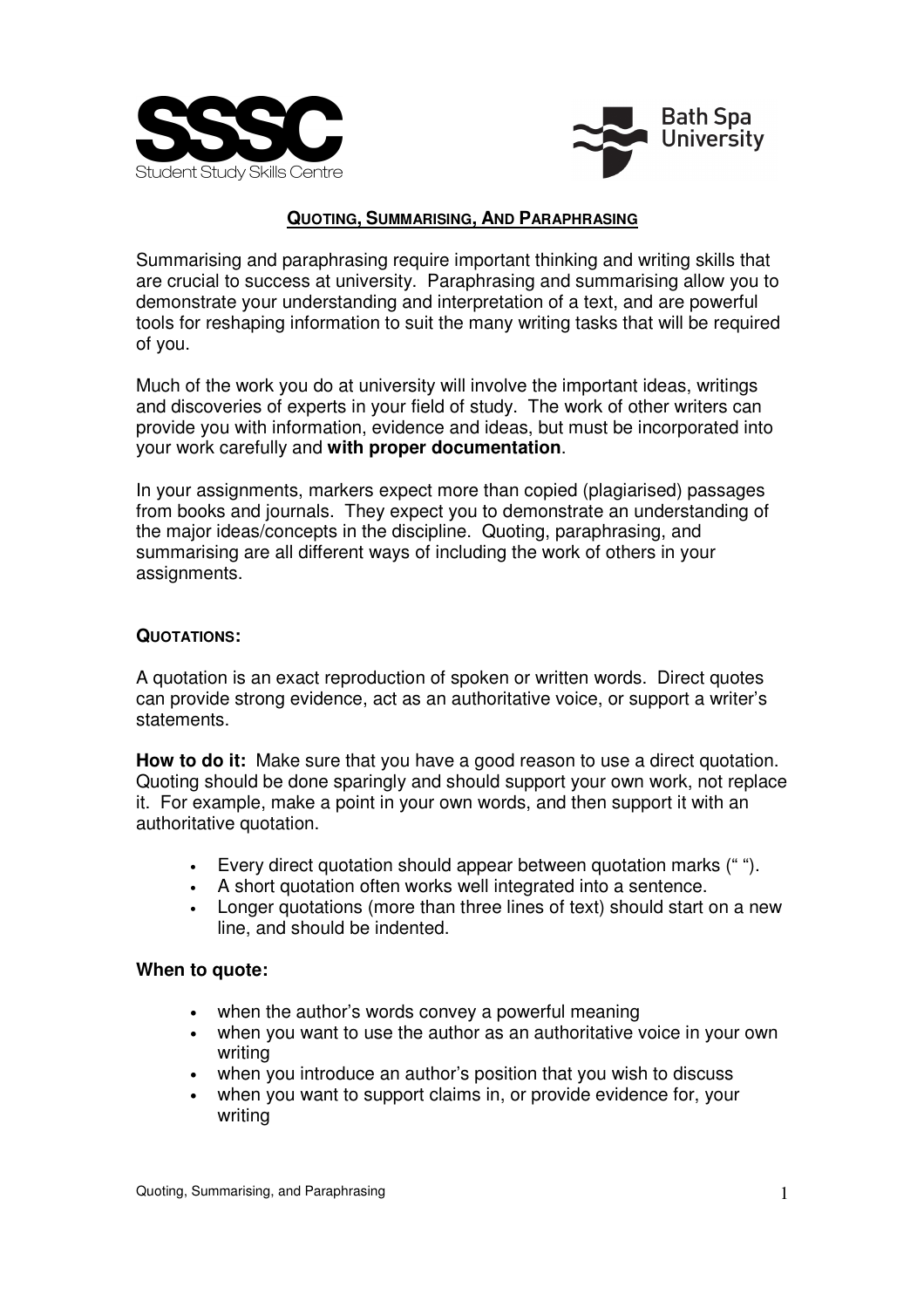#### **SUMMARIES:**

A summary is an overview of a text. The main idea is given, but details, examples, and formalities are left out. Used with longer texts, the main aim of summarising is to reduce or condense a text to its most important ideas. Summarising is a useful skill for making notes from readings and lectures, writing abstracts/synopses, and incorporating material in assignments.

**How to do it**: The amount of detail you include in a summary will vary according to the length of the original text, how much information you need, and how selective you are.

- Start by reading a short text and highlighting the main points as you read
- Re-read the text and make notes of the main points, leaving out examples, evidence, etc.
- Without the text, rewrite your notes in your own words; restate the main idea at the beginning, plus all major points.

**When to summarise**: Summarise long sections of work, like a long paragraph, page, article, or chapter.

- To outline the main points of someone else's work in your own words, without details or examples
- To include an author's ideas using fewer words than the original text
- To briefly give examples of several differing points of view on a topic
- To support claims in, or provide evidence for, your writing